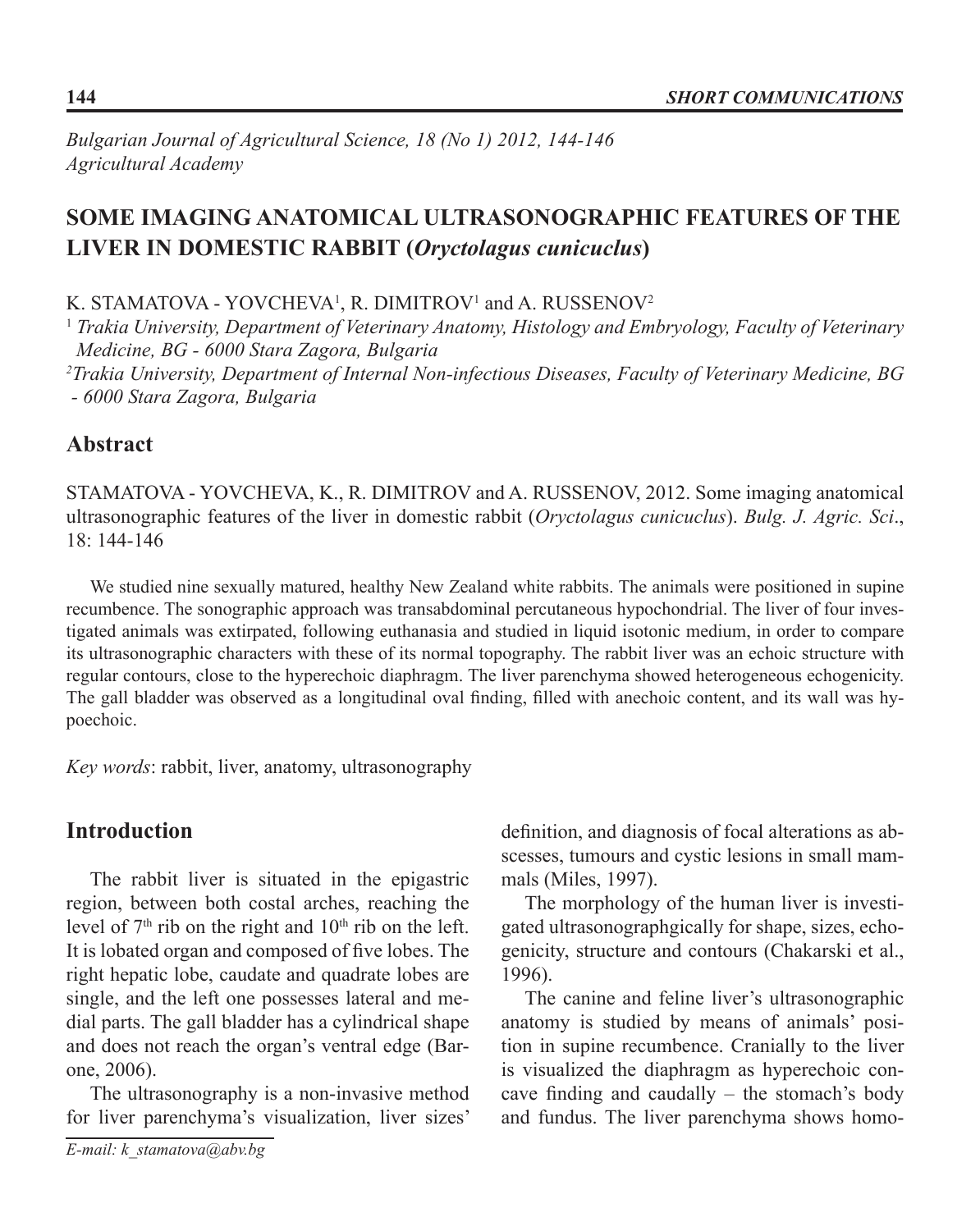geneous echogenicity and the organ's outlines are well defined. The gall bladder is visualized as an oval thin-walled finding, filled with anechoic content (Partington and Biller, 1996).

The rabbit bulbourethral glands are studied *in vivo* and *ex vivo*, in order to compare the normal ultrasonographic features of the investigated organs with these of their normal topography (Dimitrov and Russenov, 2006).

The scarce data about rabbit liver ultrasonographic anatomy motivated us to carry out the present study. The data could be useful for interpretation and diagnosis of many diseases in this animal and man.

### **Materials and Methods**

We investigated nine sexually matured, healthy New Zealand white rabbits, aged 8 months and weighed from 2.8 kg to 3.2 kg. The animals were anesthetized with 15 mg/kg Zoletil® 50 (tiletamine hydrochloride 125 mg and zolazepam hydrochloride 125 mg in 5 ml of the solution) Virbac, France. The study was made with Diagnostic Ultrasound System model: DC-6Vet and 7 MHz microconvex probe 6C2 with radius 20 mm. For better contact between skin and probe, a contact gel (Ecoultragel Pirrone & Co., Italy) was used. The findings were documented with termoprinter device Mitsubishi P93. The animals were positioned in supine recumbence. The ultrasonographic approach was transabdominal percutaneous hypochondrial.

The liver of four animals was extirpated, following euthanasia with 150 mg Thiopental® (50 mg/kg, IV) (Thiopental sodium 1000 mg) Biochemie, Austria iv (Posner and Burns, 2009). The obtained preparations were studied in liquid isotonic medium, in order to compare the rabbit liver's ultrasonographic characters with these of its normal topography.

The study was approved by the institutional committee of animal care. The experiments were

made in strict compliance with European convention for vertebrate animals' protection, used for experimental and other scientific purposes (Starsbourg /16th May, 1986), European convention for companion animals' protection (Strasbourg /13<sup>th</sup>) November, 1987) and animal protection's law in Republic of Bulgaria (section IV-Experiments with animals, art.  $26$ ,  $27$  and  $28$ , received on  $24<sup>th</sup>$  January 2008 and published in Government Gazette, № 13, 2008).

#### **Results**

By performed ultrasonographic study, it was found that the rabbit liver is an echoic finding with lower echogenicity than the adjacent soft tissues structures. Its contours were regular and in close contact with the hyperechoic diaphragm. The liver parenchyma showed heterogeneous echogenicity. The gall bladder was visualized as a longitudinal oval finding, filled with anechoic content, and its wall was hypoechoic.

The left hepatic lobe's image was covered partially by the stomach's body and fundus, and its leftmost parts were visualized. The stomach was with anechoic lumen and hyperechoic wall that contrasted toward the hypoechoic liver parenchyma (Figure 1).

The ultrasonographic study of extirpated post mortally liver in liquid isotonic medium showed, that in transversal aspect the investigated organ was visualized as an echoic structure with outlined borders. The parenchyma's echogenicity was heterogeneous with multiple linear hyperechoic stripes. The liver capsule was hyperechoic toward the parenchyma (Figure 2).

#### **Discussion**

The results from in vivo and ex vivo performed domestic rabbit liver's study confirmed the data about its location (Barone, 2006).